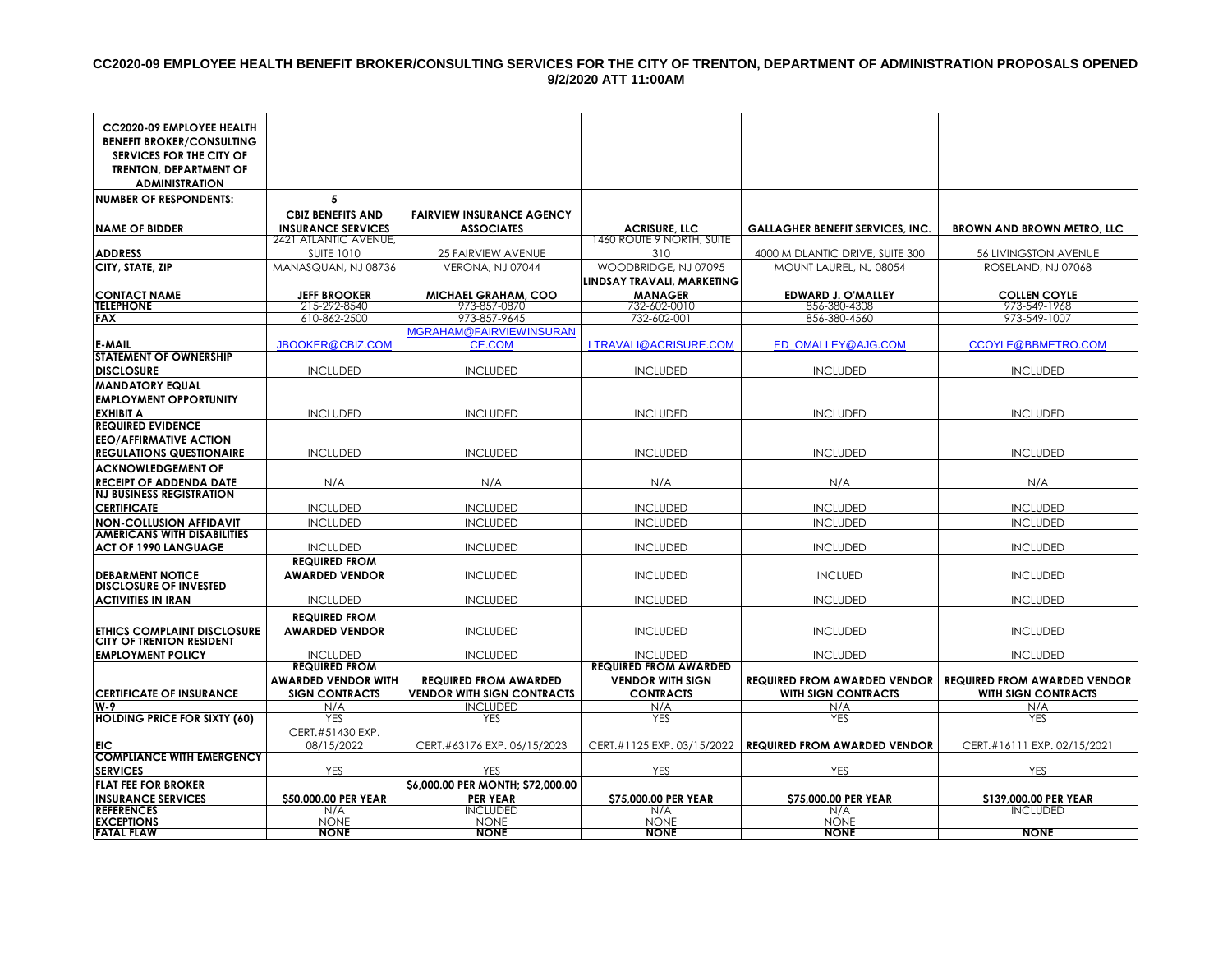WE THE UNDERSIGNED PROPOSE TO PROVIDE EMPLOYEE HEALTH BENEFIT BROKER/CONSULTANT SERVICES FOR A PERIOD OF ONE (1) YEAR WITH AN OPTION TO EXTEND TWO (2) ONE (1) YEAR EXTENSIONS FOR THE CITY OF TRENTON PURSUANT TO THE SCOPE OF SERVICES AND ORDINANCE 18-12 AND REQUIREMENTS AND MADE PART **HEREOF:** 

FLAT FEE FOR BROKER INSURANCE SERVICES

 $$ 50,000$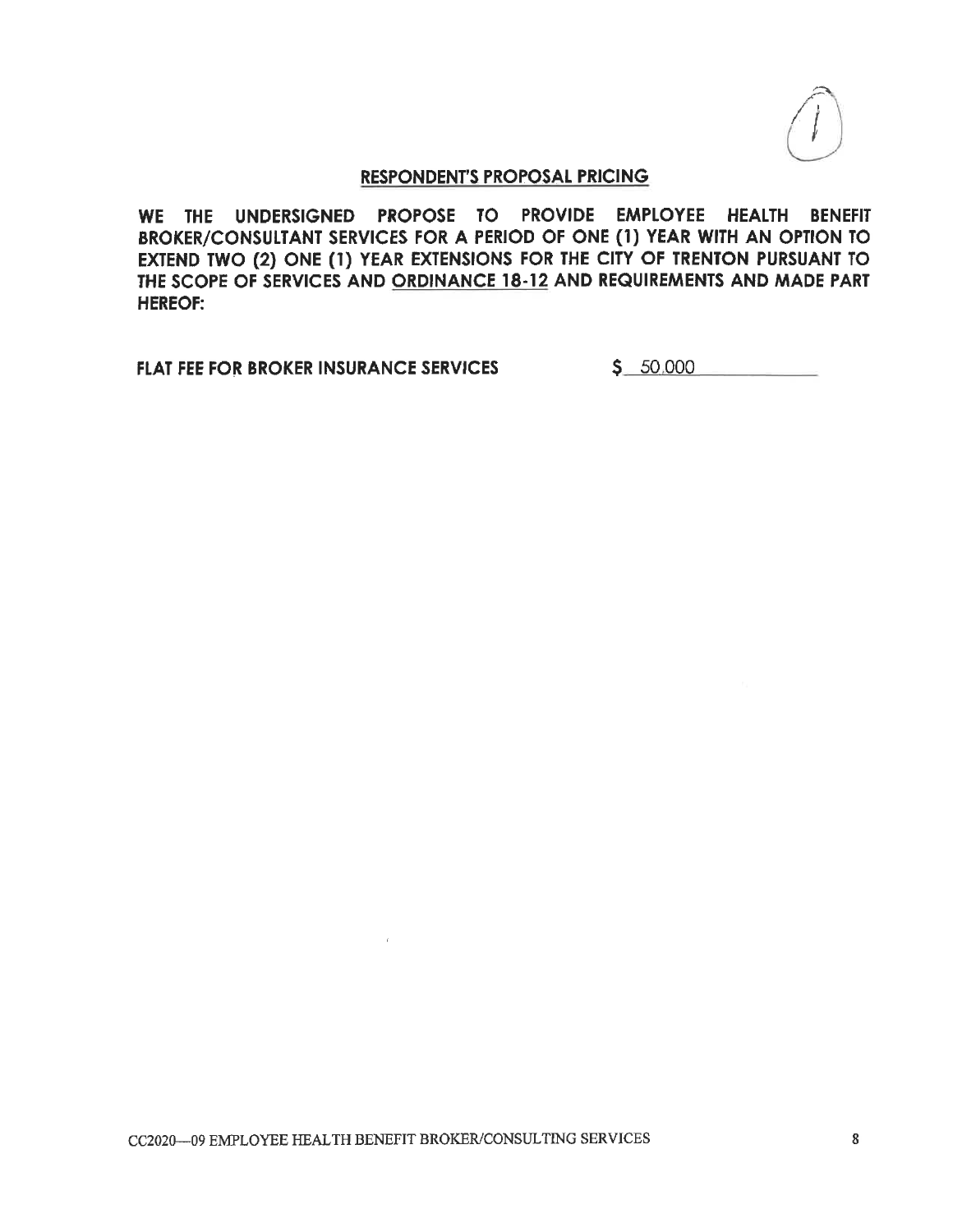

WE THE UNDERSIGNED PROPOSE TO PROVIDE EMPLOYEE HEALTH BENEFIT BROKER/CONSULTANT SERVICES FOR A PERIOD OF ONE (1) YEAR WITH AN OPTION TO EXTEND TWO (2) ONE (1) YEAR EXTENSIONS FOR THE CITY OF TRENTON PURSUANT TO THE SCOPE OF SERVICES AND ORDINANCE 18-12 AND REQUIREMENTS AND MADE PART **HEREOF:** 

### FLAT FEE FOR BROKER INSURANCE SERVICES

r.<br>H

#### \$ \$6,000.00 PER MONTH

(six-thousand dollars and zero cents per month) totalling \$72,000.00 PER YEAR (seventy two thousand dollars and zero cents per year)

If our firm is successful with placing Medical and/or Prescription Rx benefits in the private insurance market, we will be compensated at a flat fee that is equal to standard broker compensation.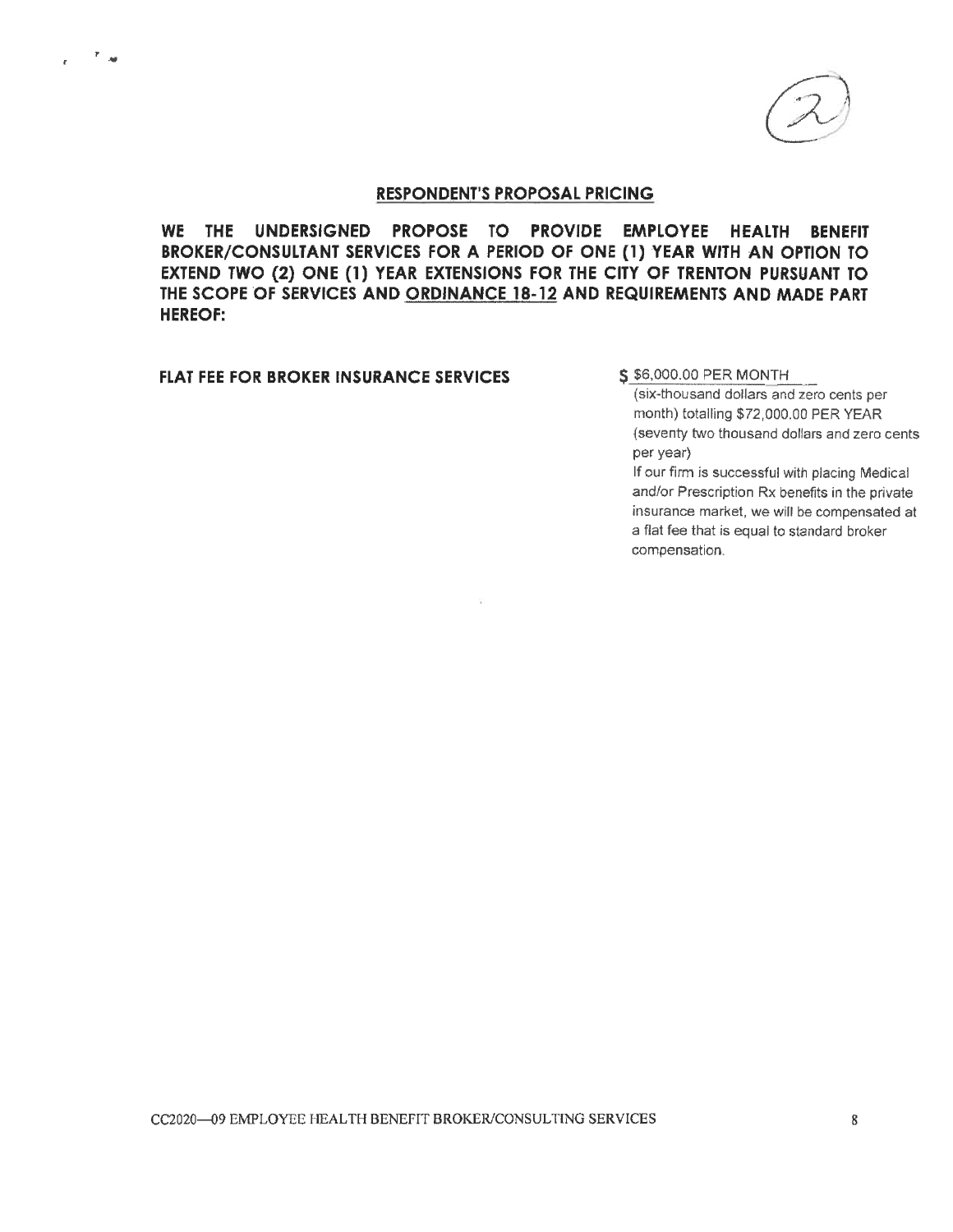## City of Trenton Request for Proposals Employee Health Benefit Broker/Consulting Services CC2020-09

## **PRICE PROPOSAL**

### **Cost Proposal**

#### a) Describe your cost proposal in detail for the services outlined in this proposal.

Fairview Insurance Agency Associates proposes the following compensation for servicing the City of Trenton:

Six-thousand dollars and zero cents (\$6000.00) per month, for an annual fee of seventy-two thousand dollars and zero cents (\$72,000.00).

If our firm is successful with placing Medical and/or Prescription Rx benefits in the private insurance market, we will be compensated at a flat fee that is equal to standard broker compensation.

#### b) State your philosophy of compensation disclosure.

Fairview Insurance Agency Associates follows all laws set forth by the State of New Jersey regarding compensation disclosure. We utilize legal counsel from Genova Burns in order to ensure compliance with these laws.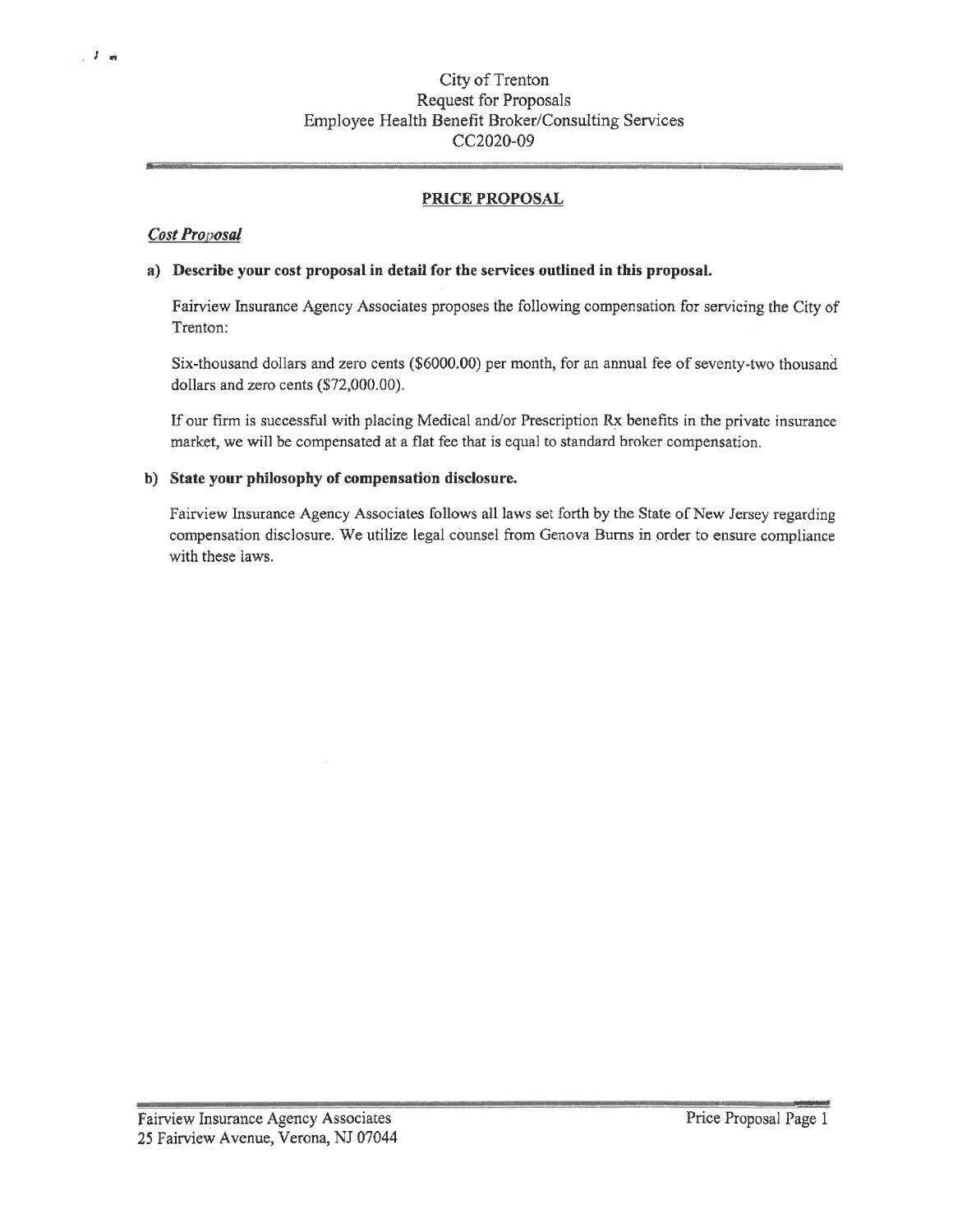

WE THE UNDERSIGNED PROPOSE TO PROVIDE EMPLOYEE HEALTH **BENEFIT** BROKER/CONSULTANT SERVICES FOR A PERIOD OF ONE (1) YEAR WITH AN OPTION TO EXTEND TWO (2) ONE (1) YEAR EXTENSIONS FOR THE CITY OF TRENTON PURSUANT TO THE SCOPE OF SERVICES AND ORDINANCE 18-12 AND REQUIREMENTS AND MADE PART **HEREOF:** 

# FLAT FEE FOR BROKER INSURANCE SERVICES

 $$5,575,000$ 

Acrisure, LLC proposes a cost of \$75,000 for our medical and prescription consulting services which will be provided to the City of Trenton. Please note that our services include, but are not limited to the following:  $\prec$ 

- Claims Adjudication
- **Eligibility Verification** Þ
- $\blacktriangleright$ Processing of Enrollment Additions and Deletions
- $\blacktriangleright$ In House Legal Counsel
- $\blacktriangleright$ Annual Open Enrollment Fair
- $\blacktriangleright$ Claims Advocacy
- $\triangleright$ Benchmarking  $\geq$ 
	- Limited Onsite Wellness Services
		- This includes on site third party visibility to ensure wellness initiatives are in place and promoted to City employees  $\circ$
		- Part of the wellness services provided by Acrisure is to have an onsite nurse, nutritional counselor, health and wellness screenings,  $\circ$ and coordination of wellness activities. Should the City wish to exclude these services, we could further reduce the fee proposed in
			- this response to Request for Competitive Cost Proposals,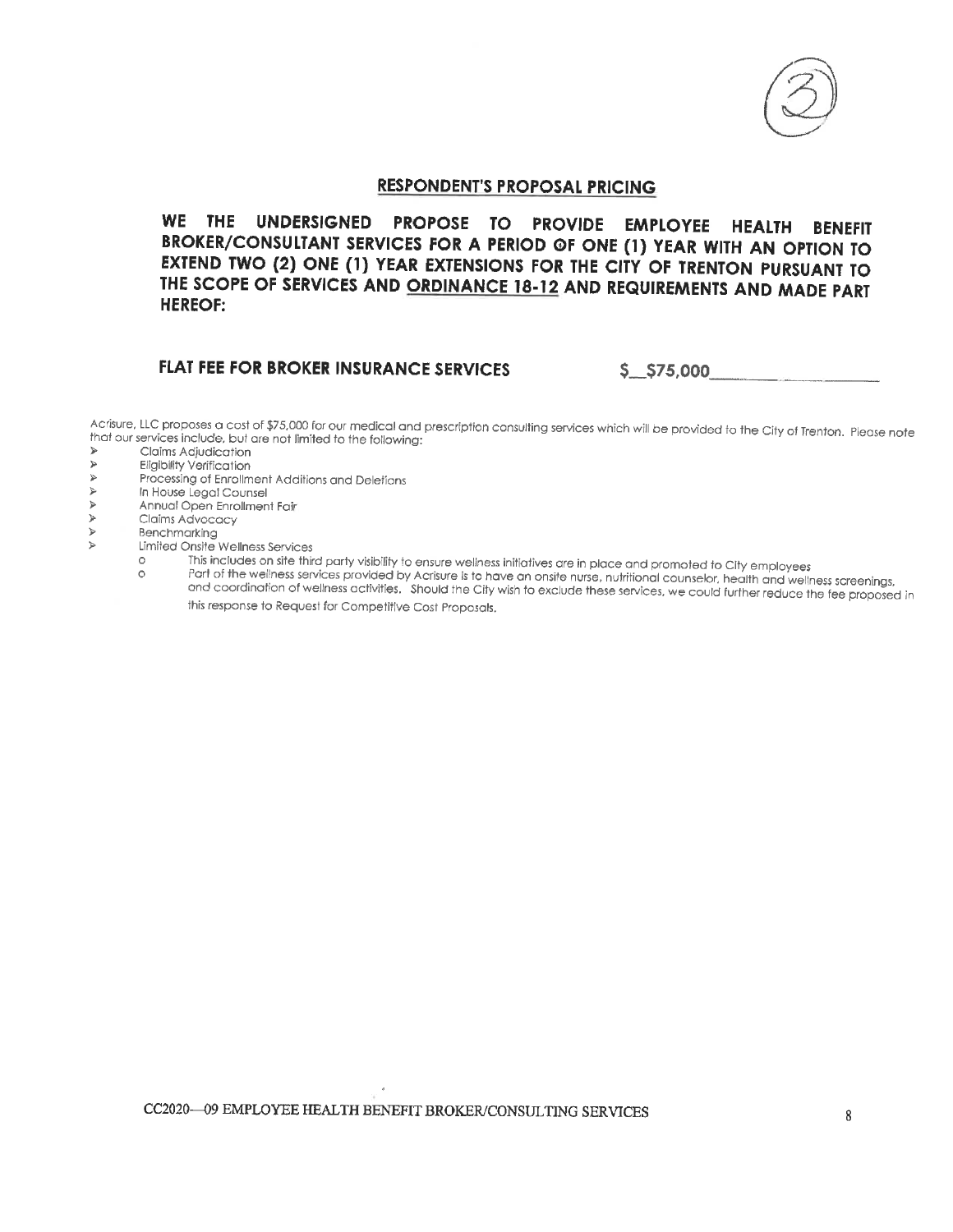WE THE UNDERSIGNED PROPOSE TO PROVIDE EMPLOYEE HEALTH BENEFIT BROKER/CONSULTANT SERVICES FOR A PERIOD OF ONE (1) YEAR WITH AN OPTION TO EXTEND TWO (2) ONE (1) YEAR EXTENSIONS FOR THE CITY OF TRENTON PURSUANT TO THE SCOPE OF SERVICES AND ORDINANCE 18-12 AND REQUIREMENTS AND MADE PART **HEREOF:** 

**FLAT FEE FOR BROKER INSURANCE SERVICES** 

 $S$  75,000.00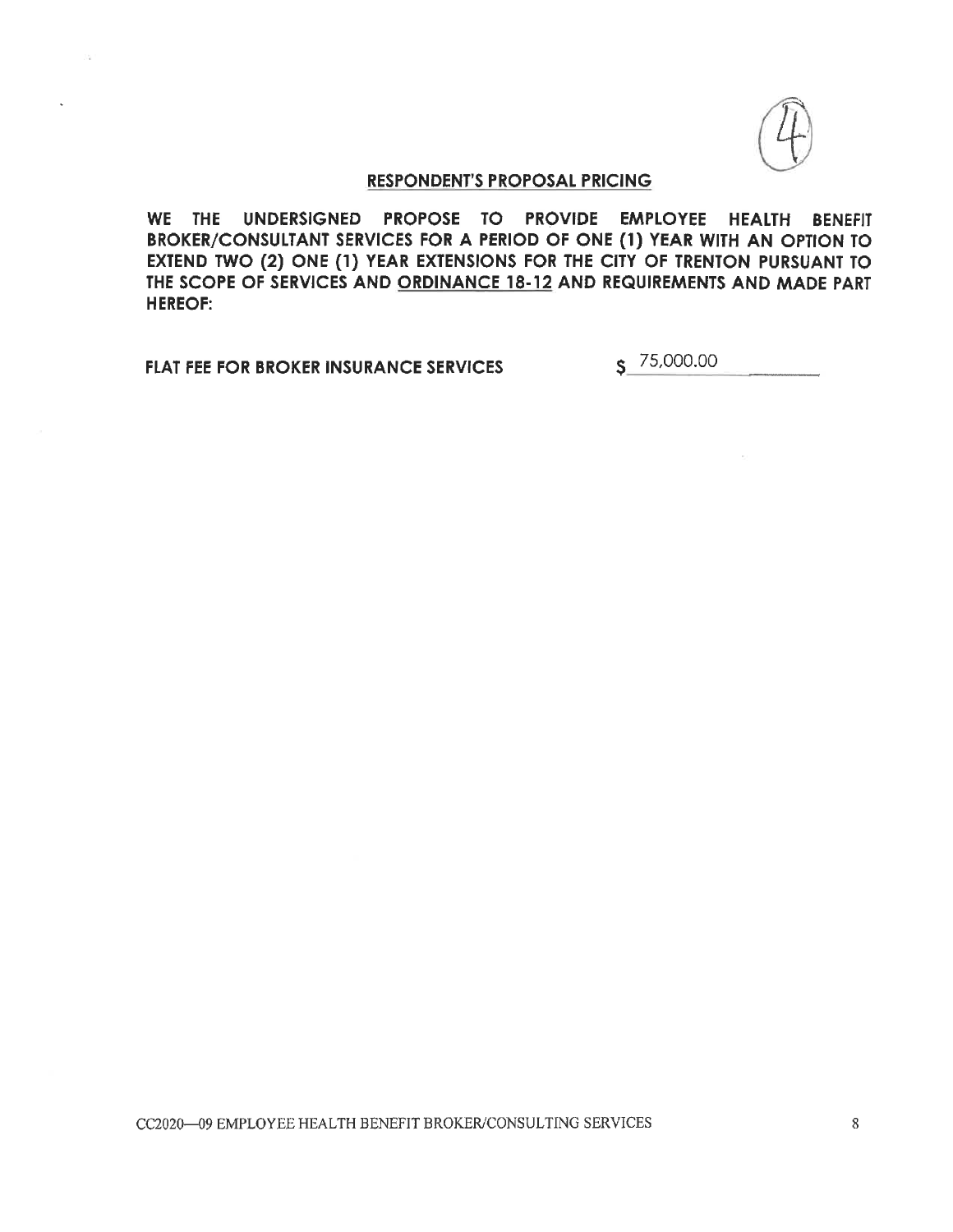# Price Proposal

**City of Trenton** Isabel C. Garcia, QPA, Purchasing Agent City Hall Annex Division of Purchasing 1st Floor, 319 East State Street Trenton, NJ 08608

We are pleased to present our cost proposal for the services included in the RFP.

Our fee will be \$75,000 while the city is in the State Health Benefits Plan. We would be limited in the depth of services we can provide the city since the SHBP does not recognize outside consultants handling service issues and we would only receive limited claims data.

Should we successfully market and move your plan to a commercial carrier or other non-State plan our services will be significantly more robust including full day to day advocacy and actuarial services, wellbeing services and our full consulting services. Our fees would be \$149,000 annually.

We also place 10% of our fees at risk should we not meet and exceed a mutually agreed upon set of service metrics.



**The most community**